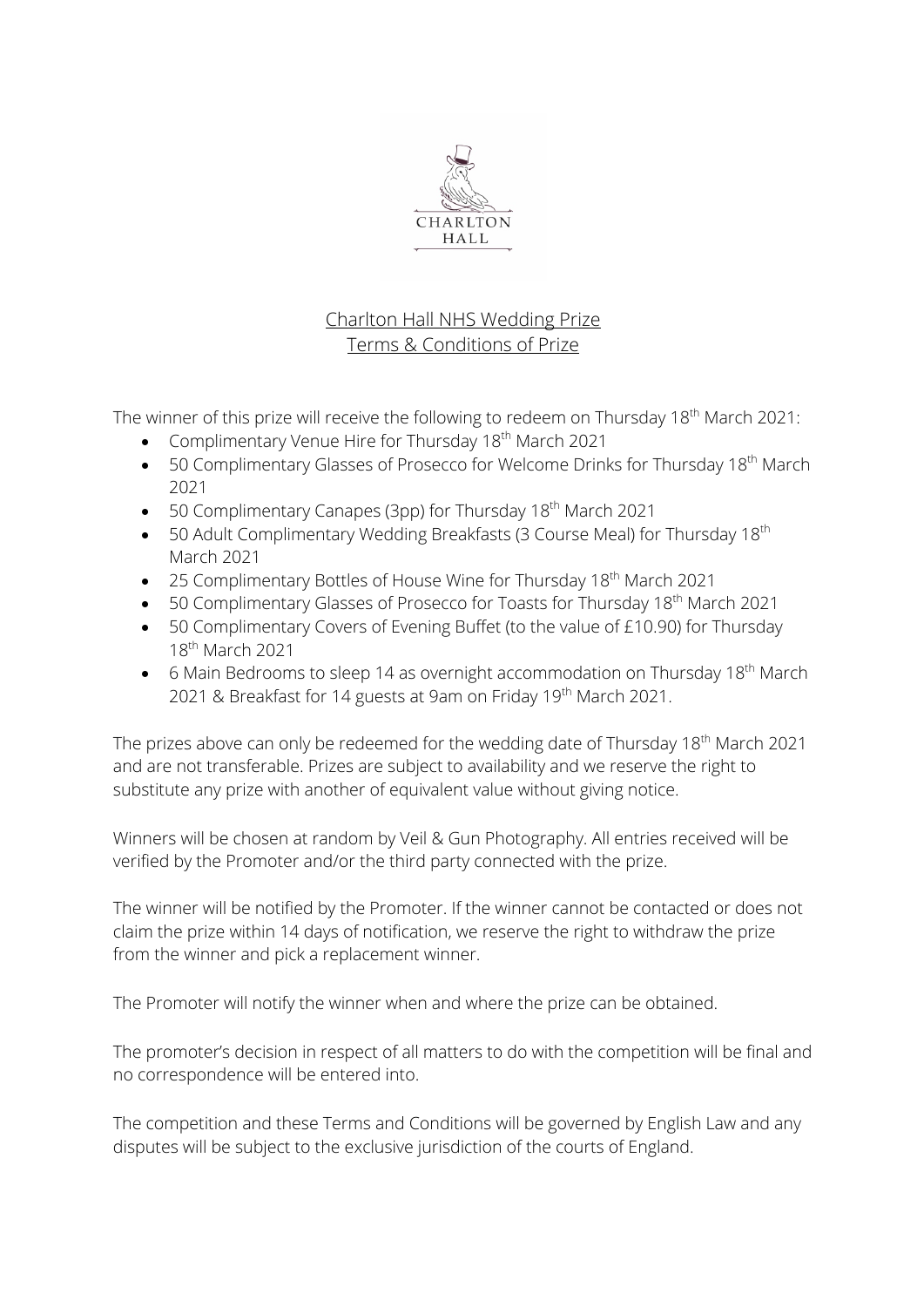The winner agrees to the use of his/her name and image in any publicity material, as well as their entry. Any personal data relating to the winner or any other entrants will be used solely in accordance with current UK data protection legislation and will not be disclosed to a third party without the entrant's prior consent.

This promotion is in no way sponsored, endorsed or administered by, or in association with Instagram, Facebook or other social media outlets.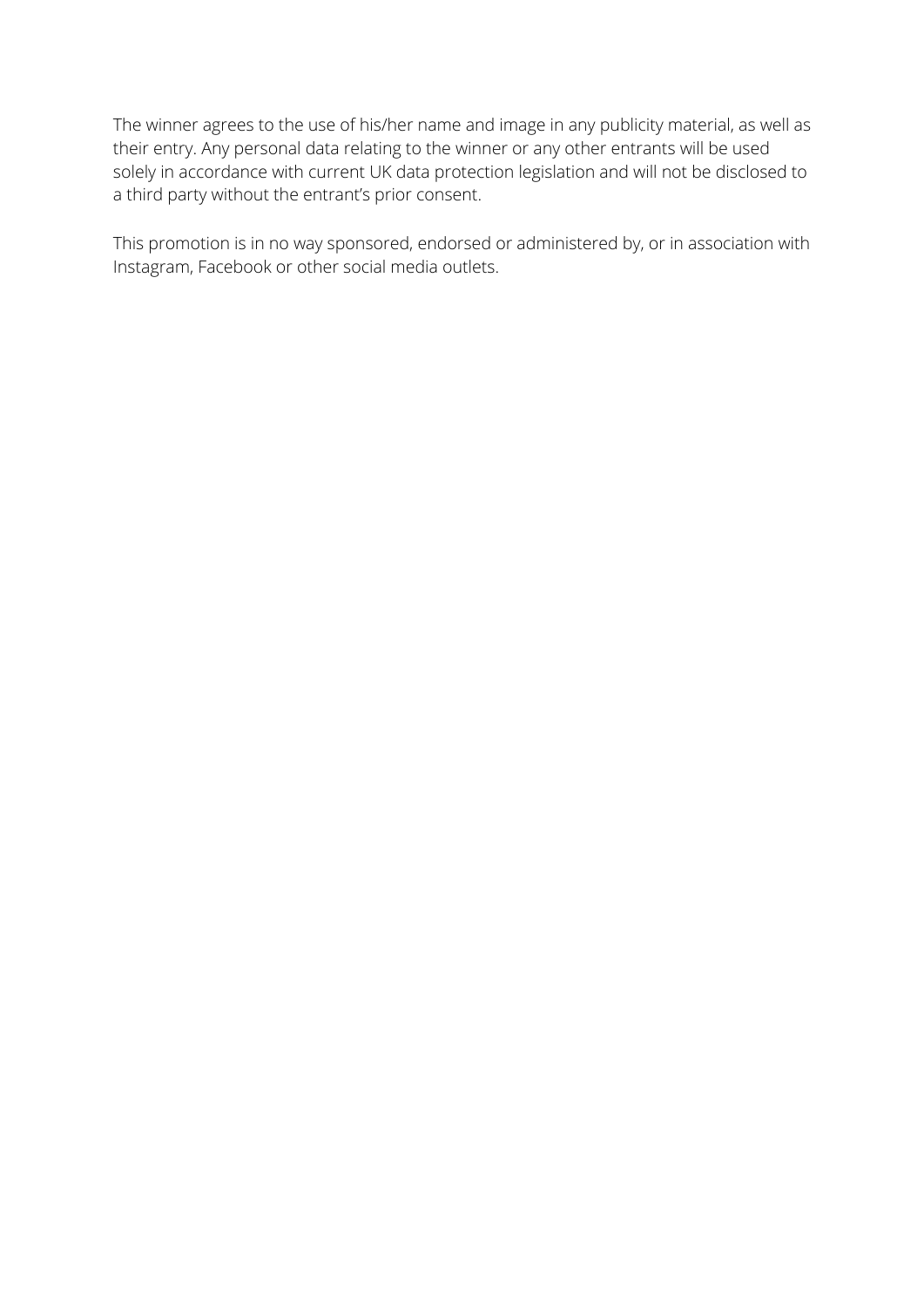

# TERMS & CONDITIONS

(PUBLISHED MAY 2020)

We know terms and conditions can be tedious to read, but we ask you kindly to take some time to read the following information. We feel it is important that the content included is understood to ensure you and your guests have the perfect wedding experience. It also forms a contract between both parties. If you have any questions regarding any points raised, please contact your wedding coordinator.

For the purposes of this document – the 'Client' is the bride/s and/or groom/s and 'Charlton Hall' is Charlton Hall trading under R J Shell Ltd.

# BASIS OF CONTRACT & COOLING OFF PERIOD

No provisional booking made in writing, by phone or over the internet is valid until the contract is executed by both Charlton Hall and the Client which will confirm the customers booking of venue, services and all relevant details.

#### AGREED TERMS

#### Interpretation

In this Contract, the following words and expressions shall have the followings:

Business Day: a day other than a Saturday, Sunday or public holiday in England when banks in London are open for business

Charges: The charges payable by the Client for the booking of the Venue and the supply of the services Contract: The contract between the client and Charlton Hall for the booking of the venue and supply of the service and any documents referred to

Deposit: The deposit to secure the booking

Event: The event or function for which the Client is booking the venue

Services: The supply of catering services and consumables, and any additional service or equipment at the venue.

Venue: The property, or area or rooms within the property, to being used by the Client.

# CONFIRMATION OF HIRE

Venue bookings shall be held provisionally for 7 calendar days following initial enquiry, or if such time is not available before the date of the Event, for a maximum of 24 hours. After this time, Charlton reserve the right to release the provisional booking.

This contract shall come into effect on the date of the contract, or the date that the deposit has been paid to Charlton in cleared funds by the client if later. Until that time, bookings for hire will be treated as provisional.

# PAYMENT

We want to make it easy for our clients to manage their cash flow when paying for their wedding/event experience. We have therefore created the following payment plan. Please note that any payments made to the venue are non-refundable.

#### THE VENUE, CHARLTON HALL CATERING, DRINK & ACCESSORIES

As part of the competition you entered the prize is as follows.

- Complimentary Venue Hire for Thursday 18<sup>th</sup> March 2021
- 50 Complimentary Glasses of Prosecco for Welcome Drinks for Thursday 18<sup>th</sup> March 2021
- 50 Complimentary Canapes (3pp) for Thursday  $18<sup>th</sup>$  March 2021
- 50 Adult Complimentary Wedding Breakfasts (3 Course Meal) for Thursday 18<sup>th</sup> March 2021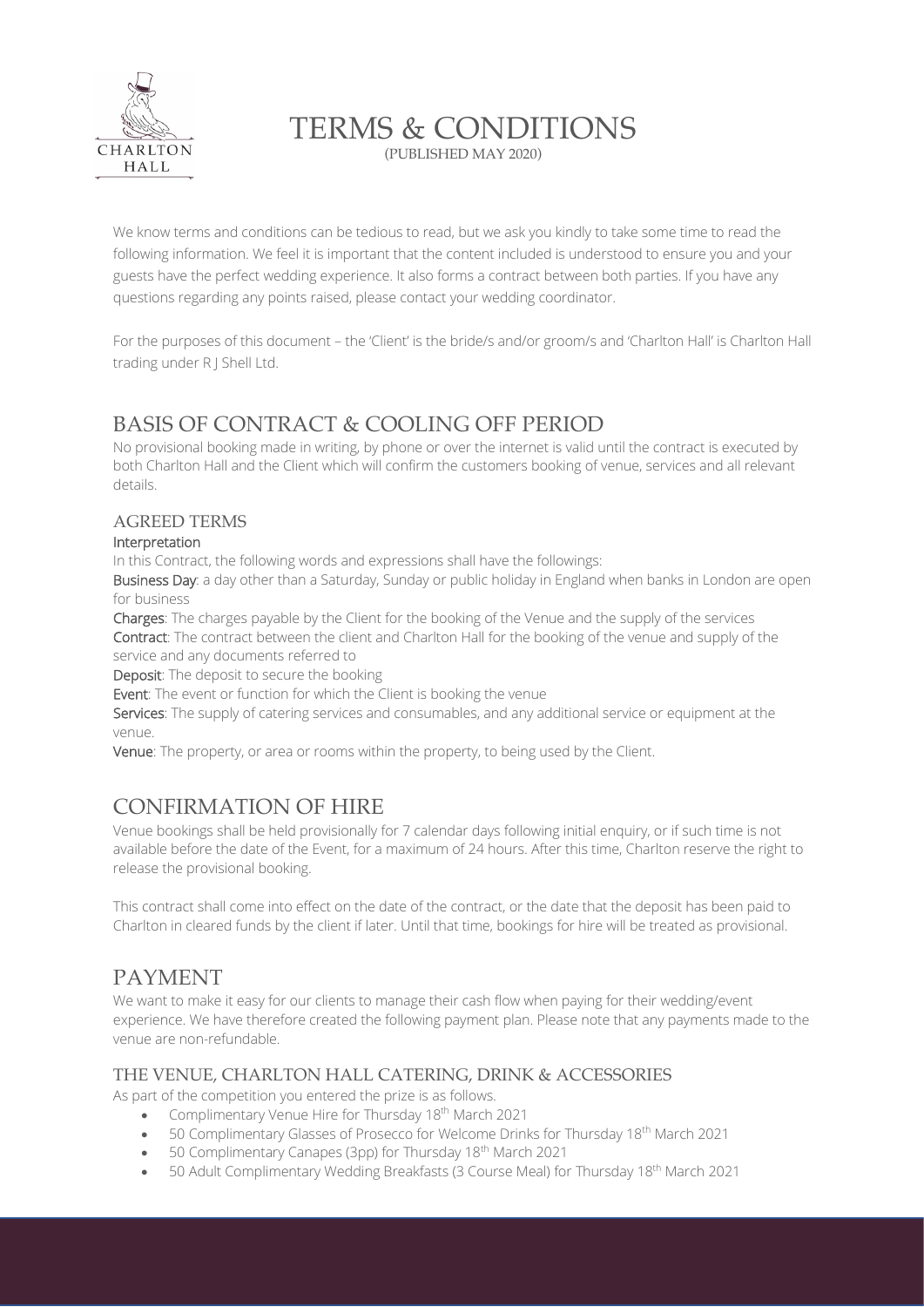- 25 Complimentary Bottles of House Wine for Thursday 18<sup>th</sup> March 2021
- 50 Complimentary Glasses of Prosecco for Toasts for Thursday 18<sup>th</sup> March 2021
- 50 Complimentary Covers of Evening Buffet (to the value of £10.90) for Thursday 18<sup>th</sup> March 2021
- 6 Main Bedrooms to sleep 14 as overnight accommodation on Thursday 18<sup>th</sup> March 2021 & Breakfast for 14 guests at 9am on Friday 19th March 2021.

The prizes can only be redeemed for the wedding date of Thursday 18<sup>th</sup> March 2021 and are not transferable. Prizes are subject to availability and we reserve the right to substitute any prize with another of equivalent value without giving notice.

If you choose to add any additional guests, food, drink or accessories to the event on Thursday 18<sup>th</sup> March an invoice will be raised and will be payable on 18<sup>th</sup> February 2021.

The booking will be complete once the we have received signed terms and conditions and a letter of confirmation will be sent to the 'client' from the wedding team. If we do not receive signed terms and conditions but a deposit or any money is paid, we will assume the client is satisfied and in agreeance with the contents of the terms and conditions. The signed terms and conditions letter will be classified as the contract between 'Charlton Hall and the 'client'. It is essential that both parties agree on the details of this document to ensure the contract is understood and legally binding. We recommend that you save a copy of the terms and conditions for future reference.

Payments for venue, catering, drinks & accessories are to be made payable to - R J Shell Ltd

VAT is included in all quotations at 20%, any changes will be reflected at the time of invoicing.

Please note your final balance will be calculated and billed 4 weeks prior to arrival to be paid on receipt.

### THE CLIENT DUTY

The 'client' booking Charlton Hall must be over the age of 21 and will be responsible for all guests present at Charlton Hall. Should damages or monies be due from guests, the client is solely responsible to settle any matters.

## USE OF VENUE

Charlton Hall grants the Client a right to enter and use the Venue for the Event in accordance with the terms of this Contract. The Client acknowledges that:

- (a) the Client shall have the right to enter and use the Venue as a licensee only and
- (b) Charlton Hall retains control, possession and management of the venue and the client has no right to exclude Charlton Hall from the venue. Charlton Hall reserves the right to enter the venue at all times during the event.

The client agrees and undertakes:

- (a) Not to use the venue other than for the event;
- (b) Not to do or permit to be done anything on the venue which is illegal, or which may be or become a nuisance (whether actionable or not), annoyance, inconvenience or disturbance to Charlton Hall or to any other customers of Charlton Hall or any owner or occupier of neighbouring property.
- (c) to comply with the terms of this Contract and any [written] instructions or notices from Charlton Hall, and use reasonable efforts to ensure that any guests or other persons present at the Event so comply;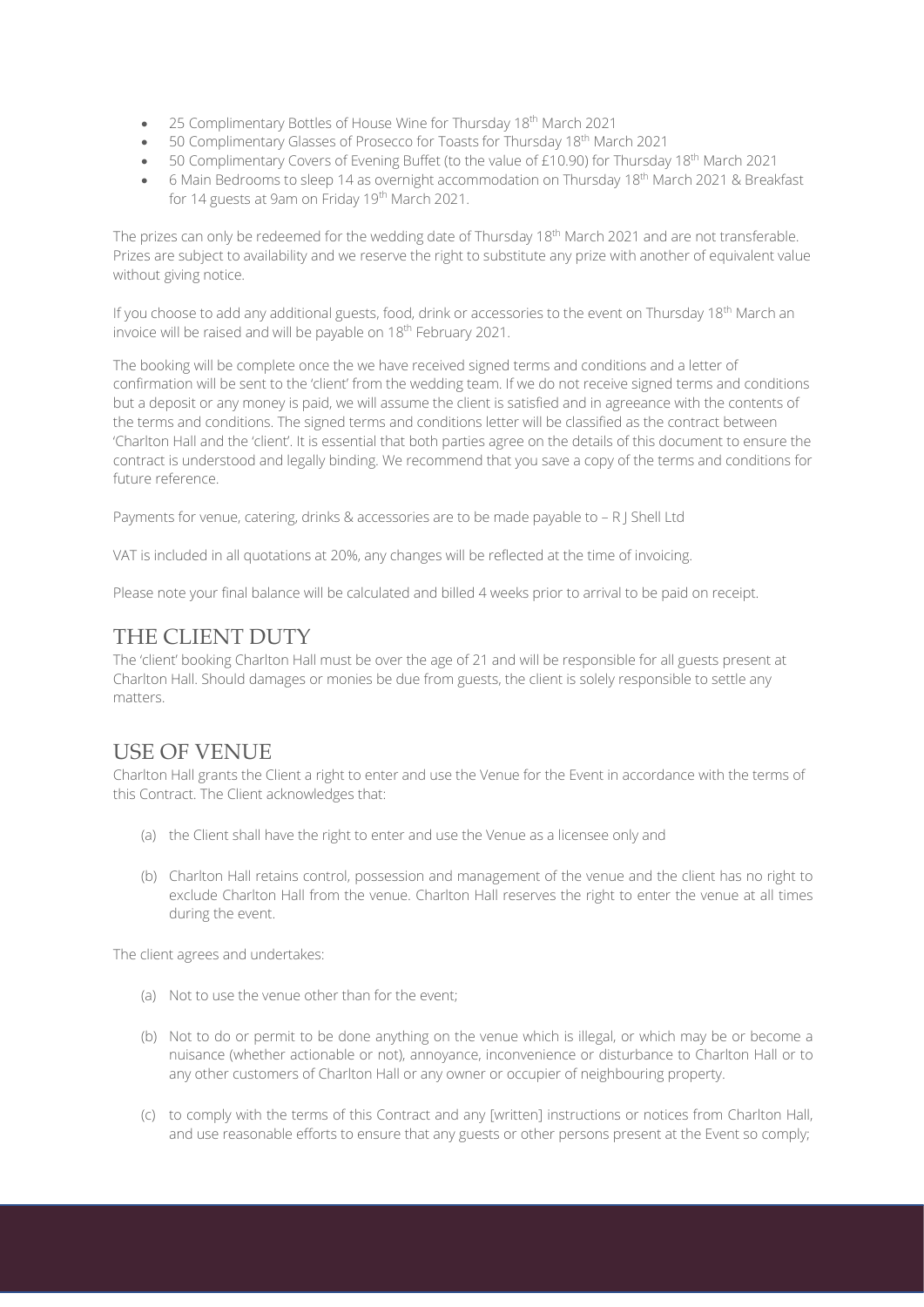- (d) to permit Charlton Hall to search all containers, bags, boxes and equipment coming into or leaving the venue, including those brought onto the venue by guests during the hire period;
- (e) not to cause or permit to be caused any damage to the Venue, including any furnishings, equipment or fixtures at the Venue;
- (f) not to smoke or permit smoking (including e-cigarettes) anywhere in the Venue;
- (g) not to fix any bolts, nails, tacks, screws, adhesives, tape or other such fixing devices to the walls or fabric of the venue;
- (h) not to display any advertisement, signboards, flag, banner, placard, poster, signs or notices at the Venue without the prior written consent of Charlton Hall such consent not to be unreasonably withheld;
- (i) not to alter, move or interfere with any furniture, lighting, heating, power, cabling or electrical fittings or appliances at the venue, or install or use additional, heating, power, cabling or other electronic fittings or appliances without the prior written consent of Charlton Hall; fittings or appliances without the prior written consent of Charlton Hall;
- (j) to ensure that all guests leave the venue by midnight.

Car parking facilities are available for guests and cars may be left at the Venue overnight but must be removed by 11am the following day unless agreed otherwise with Charlton Hall. All vehicles are left at the solel risk of the owners and Charlton Hall does not accept any loss or damage that could be caused.

The Client shall ensure that the guests behave in a responsible and safe manner at the Event. Charlton Hall reserves the right to remove or request that the Client remove guests that do not do so from the event and the venue.

## CANCELLATION POLICY

For the purpose of this document, a postponement is classed as a cancellation.

If Charlton Hall's performance of any of its obligations under the Contract is prevented or delayed by any act or omission by the Client or any Guest or failure by the Client or any Guest to perform any relevant obligation (Client Default):

(a) Charlton Hall shall without limiting its other rights or remedies have the right to close the Venue until the Client remedies the Clients Default, and to rely on the Client Default to relieve it from the performance of any of its obligations to the extent the Client

Default prevents or delays Charlton Hall's performance of any of its obligations; and

(a) the Client shall reimburse Charlton Hall on written demand for any costs or losses sustained or incurred by Charlton Hall arising directly or indirectly from the Client Default.

#### **CHARGES**

.

Charlton Hall may cancel the Contract with immediate effect by giving the Client or Customer's authorised representative notice in writing if:

- (a) the Client fails to pay any amount due under the Contract on the due date for payment;
- (b) the Client commits a material breach of any term of the Contract;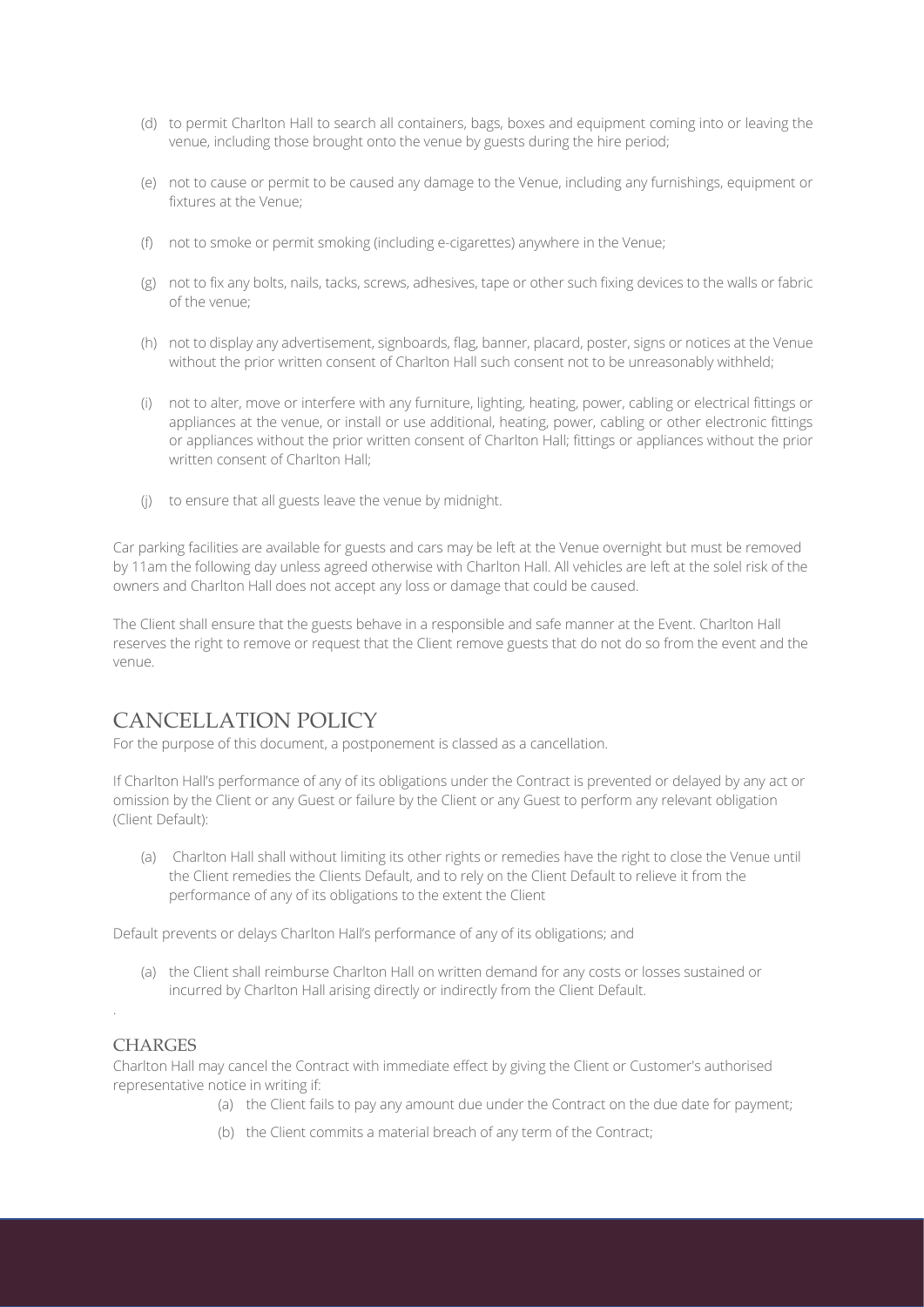If the contract is cancelled, Charlton Hall will use reasonable endeavours to re-book the venue, but Charlton Hall reserves the right to charge a cancellation fee. Any sums already received by Charlton Hall (including any Deposit) under this Contract will be deducted from the cancellation fee. The cancellation fee shall be:

| Cancellation before the date of the Event   Cancellation fee |                                    |
|--------------------------------------------------------------|------------------------------------|
| 8-12 Months before the date                                  | 20% of Venue Hire & Minimum Spend  |
| 6-8 Months before the date                                   | 50% of Venue Hire & Minimum Spend  |
| 4-6 Months before the date                                   | 70% of Venue Hire & Minimum Spend  |
| 2-4 Months before the date                                   | 90% of Venue Hire & Minimum Spend  |
| 0-2Months before the date                                    | 100% of Venue Hire & Minimum Spend |

For the purpose of this booking the venue hire, and minimum spend will be priced at the rate at the time of the booking.

# GENERAL

#### Force Majeure

Neither party shall be in breach of the Contract nor liable for delay in performing, or failure to perform, any of its obligations under the contract if such delay or failure result from events, circumstances or causes beyond its reasonable control.

Assignment and other dealings

- (a) The Client shall not assign or transfer, the Contract without Charlton Hall's prior written consent.
- (b) Charlton Hall may at any time assign, transfer, subcontract, any or all of its rights under the Contract.

#### Confidentiality

Neither party shall use any other party's confidential information for any purpose other than to perform its obligations under the Contract.

#### Variation

No variation of the Contract shall be effective unless it is in writing and signed by the parties (or their authorised representatives).

A person who is not a Party to the contract shall not have any rights under this contract

#### Governing Law

The Contract, and any dispute or claim (including non-contractual disputes or claims) arising out of or in connection with it or its subject matter or formation, shall be governed by, and construed in accordance with the law of England and Wales.

### DAMAGES

The 'client' is obliged to keep the venue, accommodation (including furnishings and fixtures) and exterior spaces in the same condition as they were found. It is the 'clients' duty to ensure all premises and grounds are left clean and tidy prior to their departure. The 'clients' must not move any furniture and fixtures in the venue, accommodation or exterior spaces. Should any furniture or fixtures be moved, 'Charlton Hall' reserves the right to charge the 'clients' for any damage caused or for the time taken to remedy such alterations.

The 'client' will be responsible for any damages to the venue, accommodation or the surrounding environment, whether by the clients or their guests. We ask that a manager is made aware of any damage as soon as possible to rectify any damage as to not adversely affect our next guests.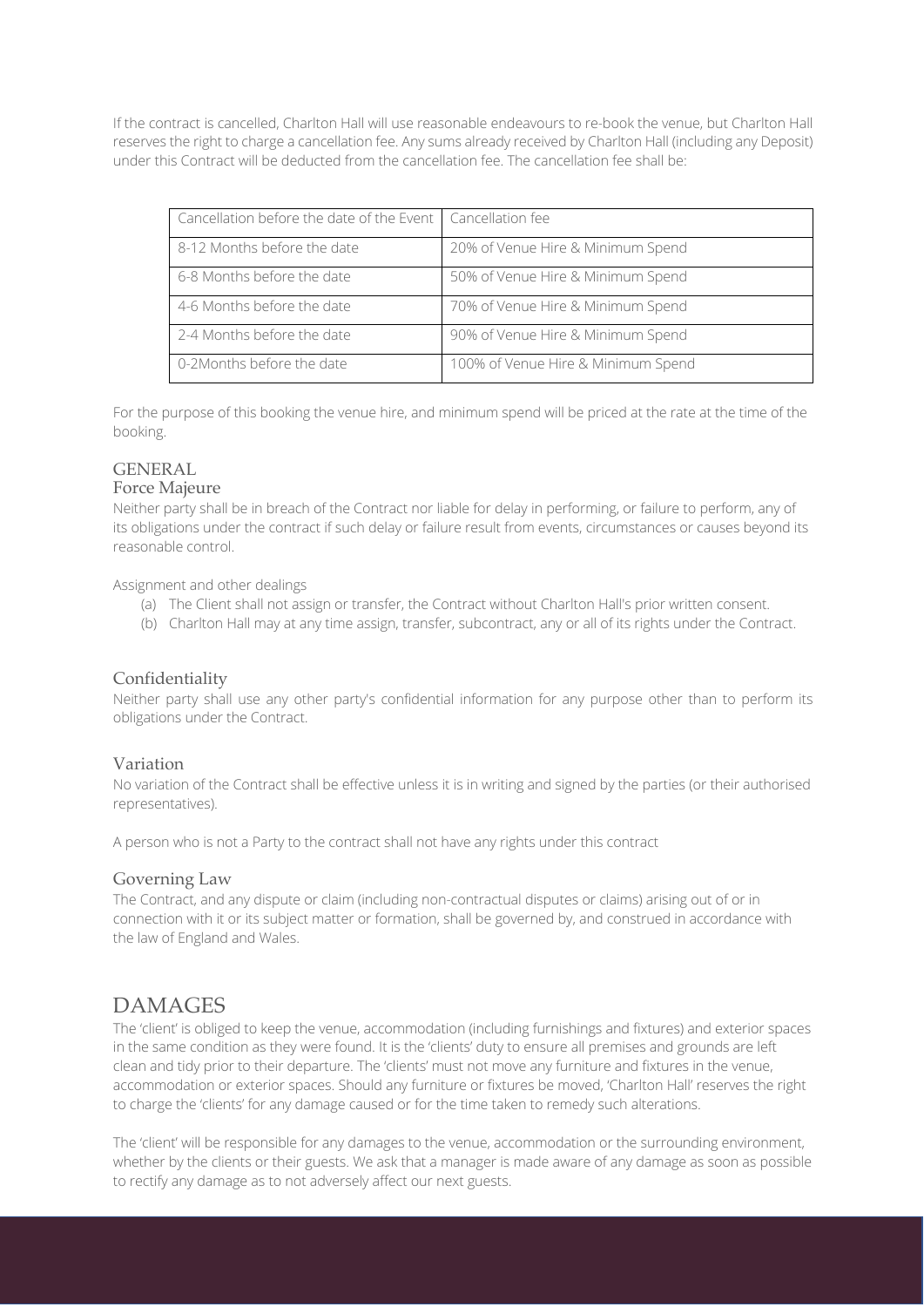# SECURITY DEPOSIT

It is the responsibility of the 'client' to ensure all guests act responsibly and children are supervised at all times while at 'Charlton Hall'. A security deposit of £1000 per booking is required which will be pre-authorised via credit or debit card prior to or on arrival. The pre- authorisation will last for 10 working days.

It is important that you ask your guests to be respectful whilst visiting Charlton Hall. Any cost for damage and stains will be taken from your pre-authorisation (stains can include; spilled drinks, soiled upholstery, bodily fluid i.e. vomit etc.). Please see damage price list schedule.

# CATERING & DRINKS

#### SUPPLY OF CATERING SERVICES

Charlton Hall shall supply the services to the client during the hire period, subject to any specific timings agreed in writing by third parties before the event.

In supplying the Services, Charlton Hall shall:

- (a) perform the Services with reasonable care and skill;
- (b) use reasonable endeavours to perform the services in accordance with the service description set out in Schedule 1.
- (c) comply with all applicable laws, statutes, regulations [and codes] from time to time in force;

Charlton Hall has the sole right to provide the Services at the Venue. The Client must not use any third party caterers or bring (or permit guests to bring) any food or drink (including alcoholic drinks) into the Venue without the prior written consent of Charlton Hall.

All catering and drinks prices are correct at the time of quotation. We will fix booking quotations for 4 weeks. After that date prices may change. Please note guests may not use any of our kitchen facilities. 'Charlton Hall' reserves the right to annual increase in food and drinks prices when required.

All catering requirements, including sweetie tables, cake tables, nibble tables; must be provided through Charlton Hall, with the exception of your wedding cake. A list of ingredients included in your wedding cake must be provided no later than 1 week before your wedding date.

No alcoholic or non-alcoholic beverages can be brought into the venue for consumption on the premises. Corkage is not available. All beverages purchased for your welcome drinks and wedding breakfast are to be consumed during this time and are not to be consumed during the evening reception. If any persons are found consuming their own alcohol whilst the bar is operational the security deposit will be retained in its entirety.

Final numbers for food and drink requirements are required no later than 6 weeks before your wedding date. The 'clients' final invoice will be sent out 4 weeks prior to your wedding date. Once this invoice has been sent, no adjustments can be made, unless agreed by 'Charlton Hall' in writing. Once this invoice has been sent, payment is due with immediate effect.

## GUEST NUMBERS

For staffing and health and safety reasons, the 'client' must notify 'Charlton Hall' of the precise number of evening guests that will be joining the wedding/event celebrations after the daytime reception. We staff our events based on the numbers given to us by the 'clients'. If we feel that there are more guests than we have been informed about we reserve the right to charge the 'client' a £500 staffing fee.

The client shall confirm the final catering numbers at least 28 business days before the event. Charges for the services will be calculated on the final catering number or the number actually attending, whichever is greater.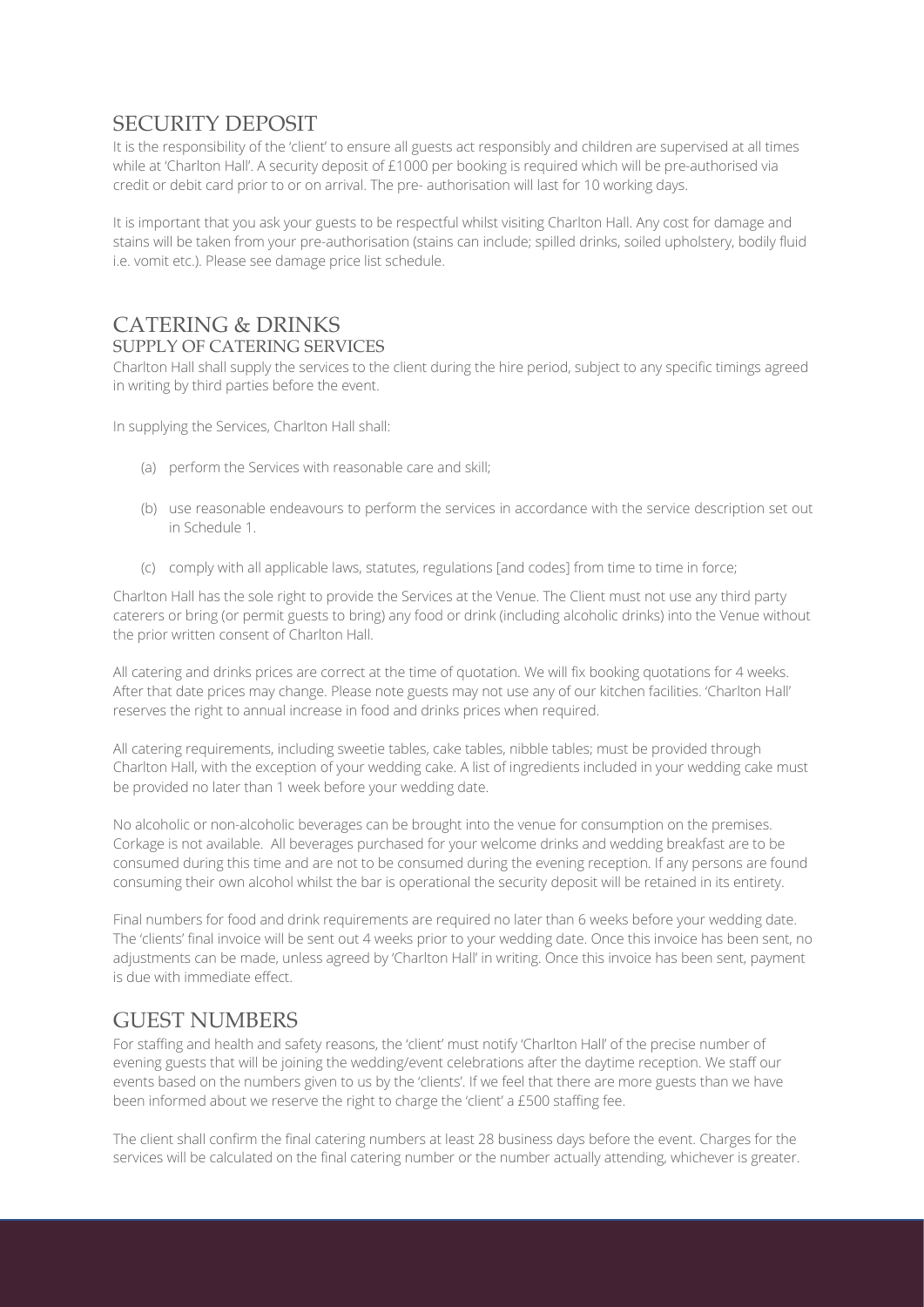Special dietary requirements should be notified to Charlton Hall no later than 28 business days before the event. Provision of special dietary requirements is included within the charges.

# THE VENUE

The venue is available to the client from 12noon on their wedding day and until 11am on their departure day. We ask that these times be adhered to unless prior arrangements have been made with management.

Please note that access to The Ceremony Room is prohibited after the welcome drinks' reception. The Ceremony Room will be locked once the welcome drinks reception has finished.

All the 'clients' items must be collected from the venue by 10.30am. Supplier access to the ceremony room and looking glass is from 9.30am on the day of the wedding/event. Access to the remainder of the house is from Midday.

#### DOGS

Dogs are not allowed within Charlton Hall itself, but are allowed in Stable Cottage and the Ceremony Room. Please ensure any dogs are kept on a lead in fields with livestock. We ask that all foul is cleared up and disposed of correctly. If dogs are residing in Stable cottage, we ask that dogs do not sit or climb on furniture and they are kept in the kitchen and cage when not attended. If there is excessive hair or damage due to your canine friends, we will make a suitable deduction from the security deposit for additional cleaning or repairs. The maximum number of dogs occupying Stable cottage is two.

#### ACCOMMODATION

Check-in to the Charlton Hall bedrooms is from 1.00pm. There is no guarantee that the rooms will be available at 1.00pm. Keys will be given at check-in and we ask that all keys are returned to the Hall Bar no later than 10am on the departure date.

We understand most 'clients' will charge their guests for use of the bedrooms and cottages, but this is entirely at the discretion of the 'client'. We cannot collect any monies from occupants of the bedrooms. It is at the 'clients' discretion how they allocate bedrooms and cottage bedrooms to friends and family. We will provide 1 set of keys per room and cottage to guests. There is a £50 charge per set of lost keys.

All bed linen and bath towels are provided, as well as WIFI.

Due to insurance and fire regulations we ask that Z beds or any of the like are strictly prohibited within any accommodation at 'Charlton Hall'. If we find that extra guests have stayed in accommodation, we reserve the right to make a suitable charge.

#### **CONFETTI**

Confetti is not permitted inside at Charlton Hall. Should you wish to have a confetti photo this must be done on the front steps of the hall and bio-degradable confetti only must be used. A cleaning charge of £250 will be charged to the 'client' should any confetti be released inside the venue. Confetti canons are strictly prohibited and a charge of £250 will be charged to the 'client' should one be released.

#### TRAVEL COTS & HIGHCHAIRS

Highchairs are available within the Hall and Stable cottage. It is the 'clients' responsibility to inform their wedding planner of infants that will require the above mentioned. We ask that the 'client' provide your own travel cot and linen for travel cots.

#### MUSIC & FIREWORKS

Fireworks are only permitted with prior arrangement through your wedding co-ordinator. There is a £50 administration fee, as we must inform our neighbours. Chinese lanterns & any form of smoke machines are strictly prohibited. Music must be stopped in the venue before 12.00am. Outdoor music is allowed from 11.00am till 10.00pm.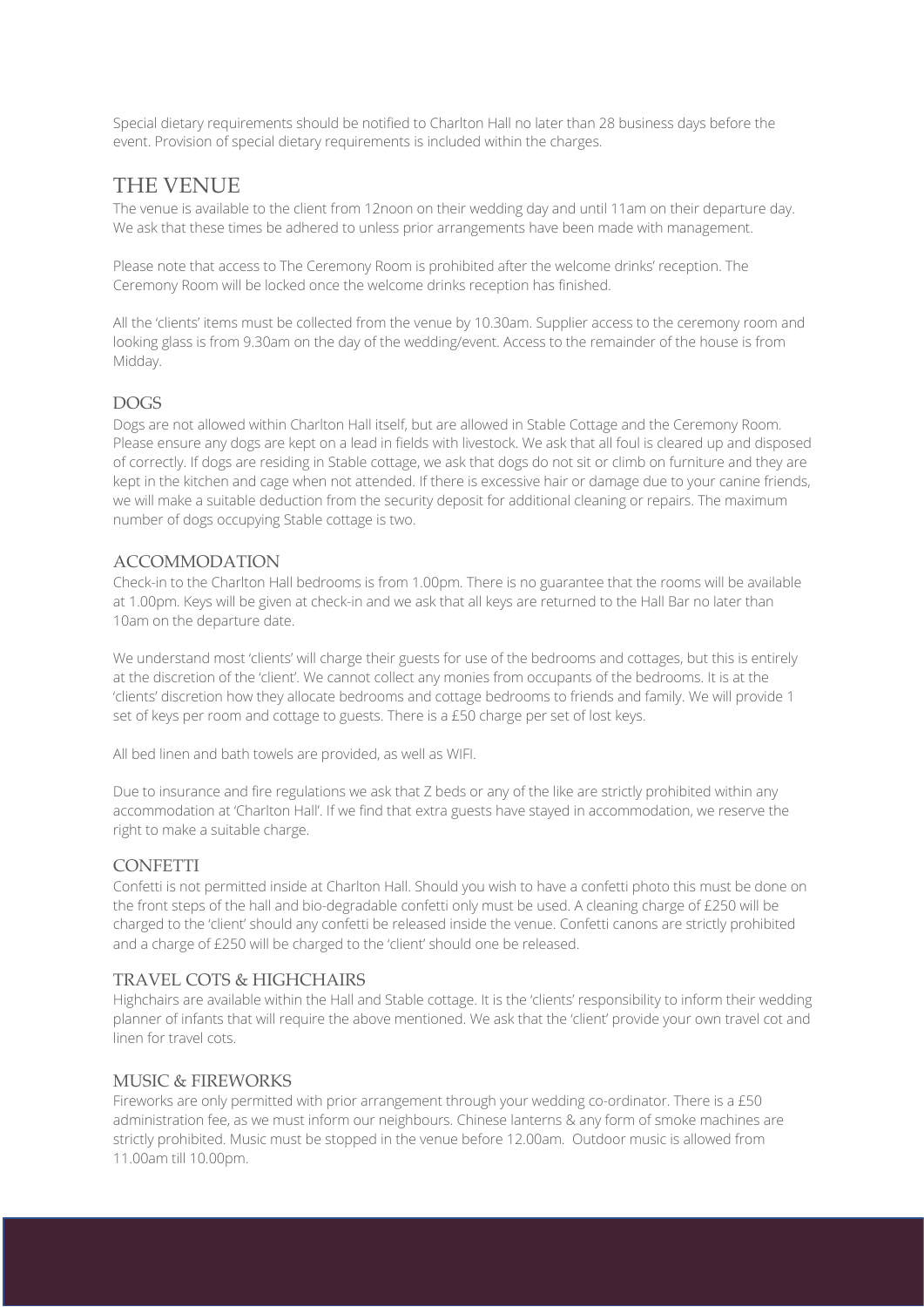Please note that the venue does have a sound limiter and music is monitored by the duty manager on your wedding. The duty manager has the right to ask any evening entertainment to reduce the sound of the music at any time.

#### **SMOKING**

Smoking is not permitted in any buildings at Charlton Hall. Smoking should only take place in the designated smoking area. Designated bins are provided for safe disposal of cigarette ends. E-cigarettes and vapes are not permitted inside the buildings.

#### DRUGS

Illegal drugs use is strictly prohibited at Charlton Hall. Any guests found taking illegal drugs will be ejected from the premises with immediate effect. The police will be notified.

#### BEHAVIOUR

Any person causing a nuisance, being aggressive or abusive towards staff, or trying to obtain alcohol under the age of 18 will result in them being asked to leave the premises (estate) and may result in the event being ceased.

#### THE BAR

Only alcohol bought from The Hall Bar, Function Room Bar and Vaults bar may be consumed within the venue and its local vicinity i.e. area around the venue. The bar can serve beverages from 11.00am till 12.00am, unless agreed otherwise. Any alcohol that hasn't been purchased from the venue will be confiscated and the 'client' will be charged accordingly.

Should the client or a member of their family wish to pick up either all or part of the bar bill, please ensure this is brought to the attention of the duty manager or your wedding co-ordinator. A pre- authorisation can be made on their debit or credit card. If there is a remaining balance this can be credited back.

Should the 'client' wish to set up a bar tab, this must be settled on the event day or the day of departure. No invoicing is permitted for a bar tab.

## PUBLIC LIABILITY

Charlton Hall has full business and public liability insurance, however all personal items left in or around the venue are solely at the owners' risk. We do not accept any responsibilities for loss, damage or personal accident to the client, their family or guests. Vehicles on our property are left at the owners own risk.

Nothing in these Conditions shall limit or exclude Charlton Hall's liability for:

- (a) death or personal injury caused by its negligence, or the negligence of its employees, agents or subcontractors;
- (b) fraud or fraudulent misrepresentation.

The Client and its Guests use the Venue at their own risk and:

(a) Charlton Hall's total liability to the Client in respect of all losses arising under or in connection with the Contract, whether in contract, tort (including negligence), breach of statutory duty, or otherwise, shall not exceed the Charges.

Charlton Hall has obtained insurance cover in respect of its own legal liability for individual claims. The limits and exclusions in this clause reflect the insurance cover Charlton Hall has been able to arrange and the Clients responsible for making its own arrangements for the insurance of any excess loss. It is recommended that the Client obtains insurance cover in respect of all risks which may be incurred by the Customer, arising out of the Event.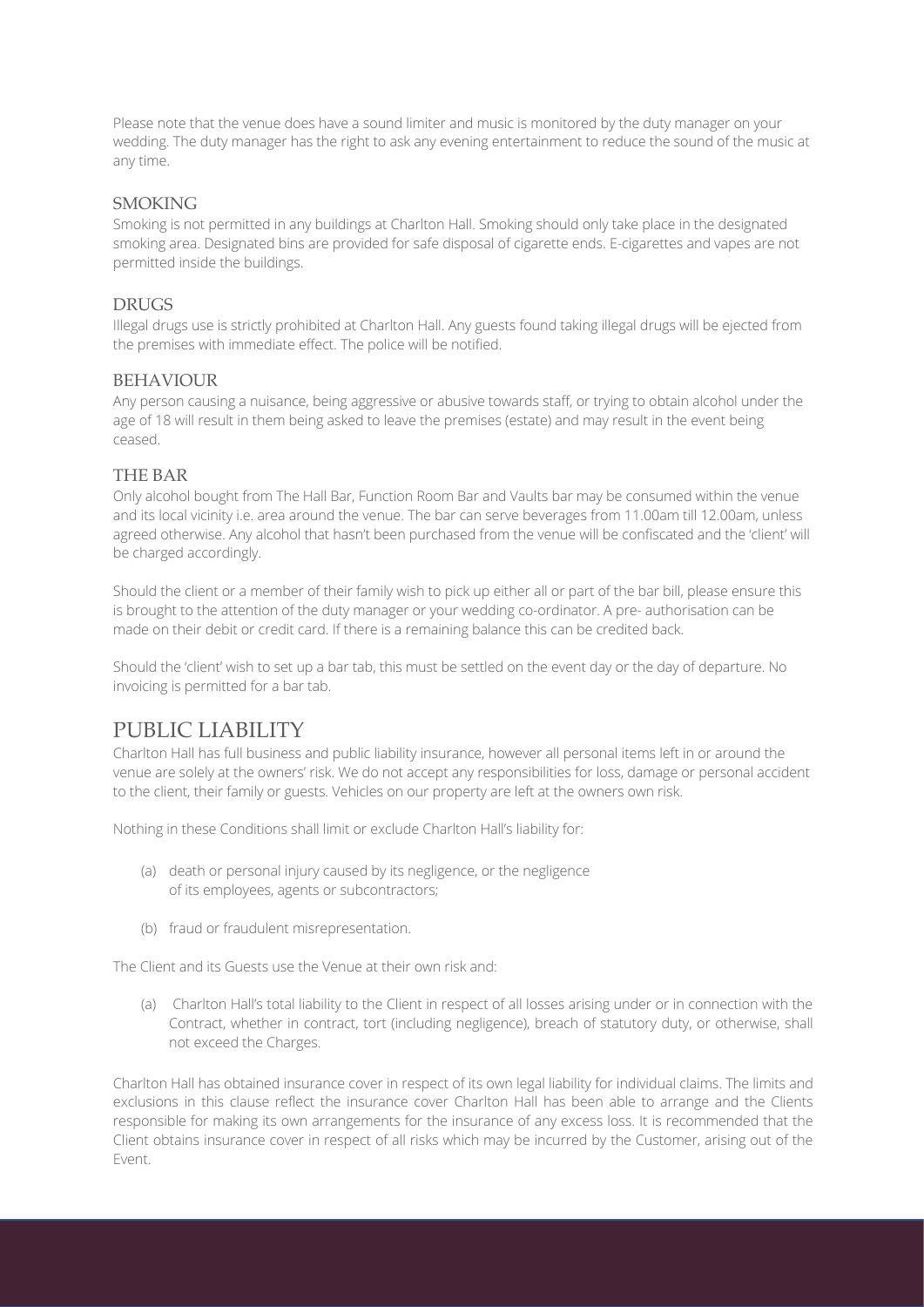#### FIRE PROCEDURES THE VENUE

A fully compliant fire system is installed in the venue and exit signs are visible and illuminated. We ask the client and their guests to familiarise themselves with the appropriate exit routes. Fire extinguishers are placed in designated points within the venue. The fire alarm system and fire extinguishers should not be tampered with by unauthorised persons. A charge will be made from your pre-authorisation should this take place.

#### THE BEDROOMS

All bedrooms and the cottage have a smoke detector. We ask that the client and their guests ensure they are familiar with their exit route. No naked flames (candles) are allowed. Smoke detectors should not be tampered with or removed by unauthorised persons. A charge will be made from your pre-authorisation should this take place.

### WASTE DISPOSAL

We ask that the client and their guests ensure that only 'natural' waste is disposed of within toilets. Any heavier items including face wipes, nappies and sanitary wear are to be disposed of using the small bins provided.

We operate a recycling scheme at Charlton Hall. We ask that the client and their guests leave any recyclable materials next to their waste bin in the bedrooms and other accommodation for correct disposal.

# THE LAKE & SURROUNDING COUNTRYSIDE

The client and their guests should treat the lake, ponds and land within the estate in a respectful manner to retain the natural beauty of the Charlton Hall estate. All wildlife and their habitats must be treated with care. There is strictly no swimming allowed in either the lake or ponds within the estate. Shooting and fishing is strictly prohibited on the estate. All rubbish must be disposed of correctly while on the estate.

## SUPPLIERS

All external suppliers must have relevant public liability insurance. We ask that our clients provide us with a list their own suppliers for our record; these must be given to your wedding co-ordinator prior to arrival. Suppliers will have access to the ceremony room and looking glass from 9.30am on the day of the wedding/event. Access to the remainder of the house is from Midday.

## RETURNING GOODS

We will happily return any items to guests that have been left behind. Items will be kept in safe keeping for 4 weeks. If items are of value, we will contact the client immediately. We charge a minimum £10 admin fee to return goods. If after 4 weeks an item hasn't been claimed, we will dispose of it or donate to our chosen charity.

## **DECORATION**

Any decorations must be erected and dismantled in the time allowed either in the venue or cottages or outside areas surrounding the venue. We ask that decoration does not cause any damage to our property or pose a fire risk. If damage occurs an appropriate charge will be applied. We request that any activity packs brought for children do not include felt tip pens, stickers and colouring pencils. Any balloons or signs must be removed from the estate and its entrance once your event has concluded.

## REPAIRS

The clients and their guests must permit access at any time, to any part of the property and without notice if there is an immediate need for repair or inspection.